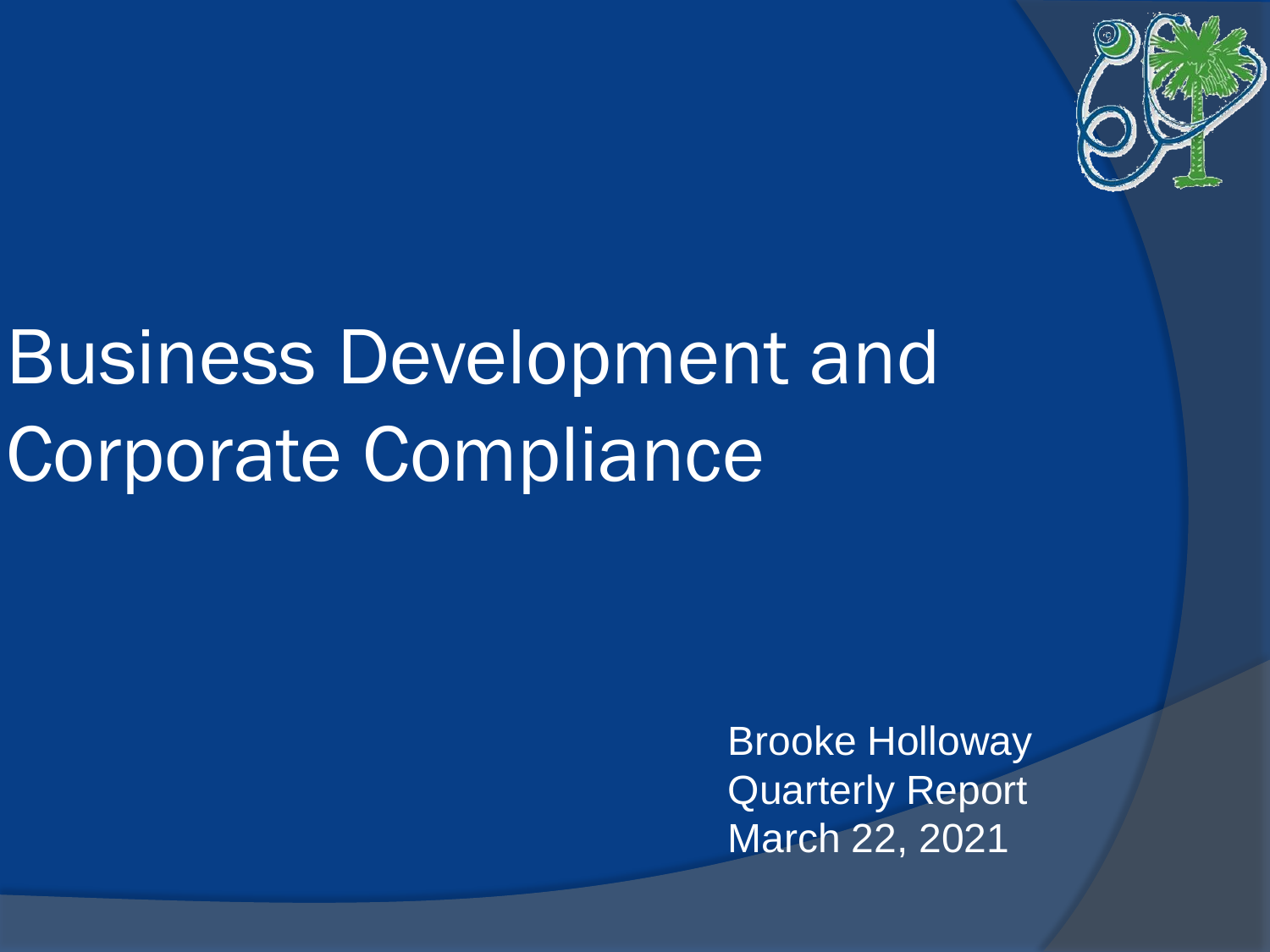# HR Update (Metrics)

- New Hires Since October 1
	- 8 CMA's
	- 5 Custodial Technicians
	- 4 LPN's
	- 2 RN's
	- 2 Pharmacy Techs
	- 2 Patient Service Representatives
	- 1 Nurse Manager
	- 1 Customer Service Representative
	- 1 Pediatrician
	- 1 Physician Assistant
- \*Some may be Part-Time/PRN

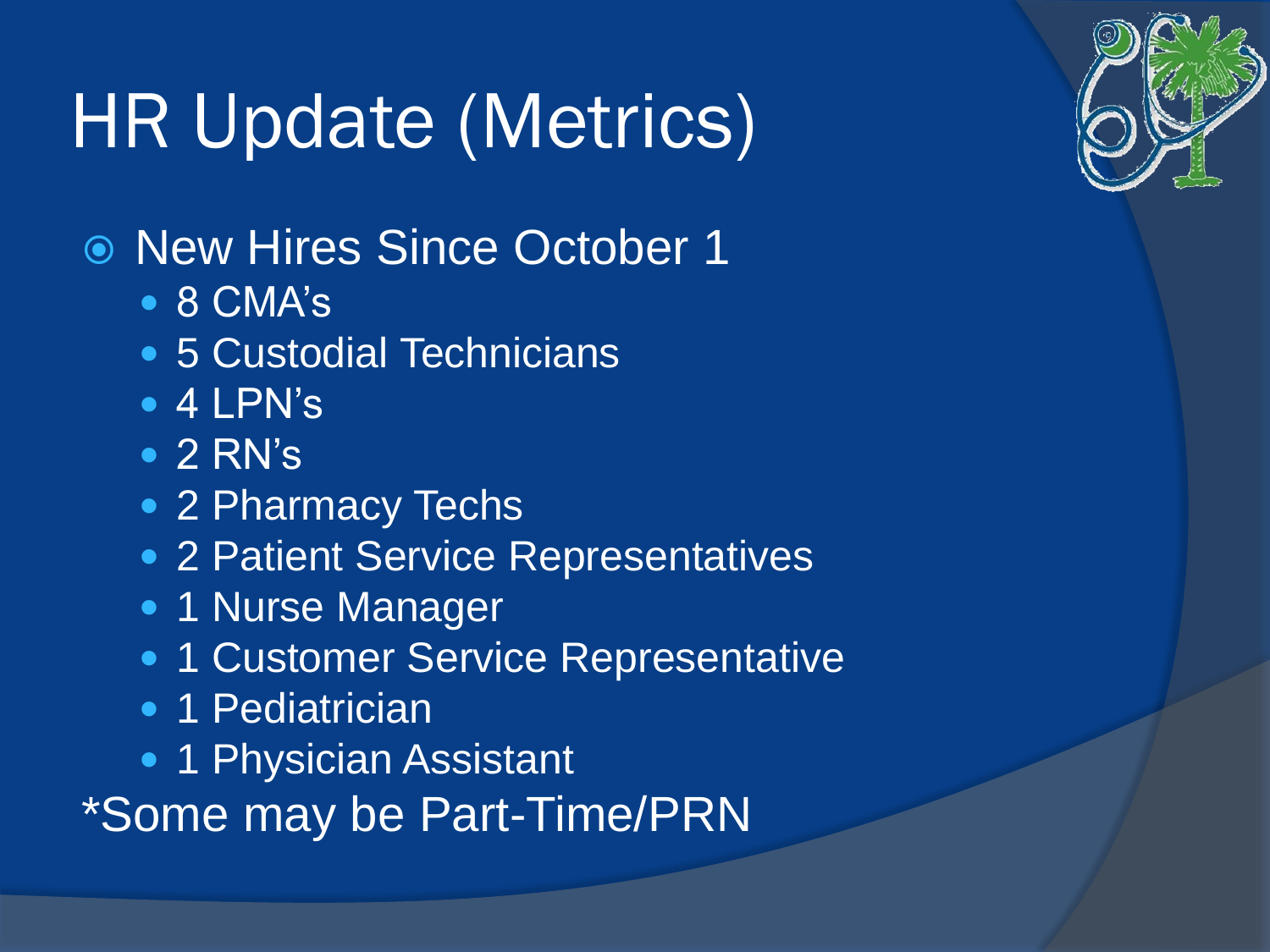## HR Update (Metrics)



- Separations Since October 1 (5 Involuntary)
	- 4 Patient Service Representatives
	- 3 LPN's
	- **3 Custodial Technicians**
	- 2 CMA's
	- 2 Pediatricians
	- 2 Physician Assistants
	- **1 Customer Service Representative**
	- 1 Home Visit Translator
	- 1 Pharmacy Tech
	- 1 Medical Records Clerk

\*Some may be Part-Time/PRN \*Does not include employees who made internal transfers or converted to PRN status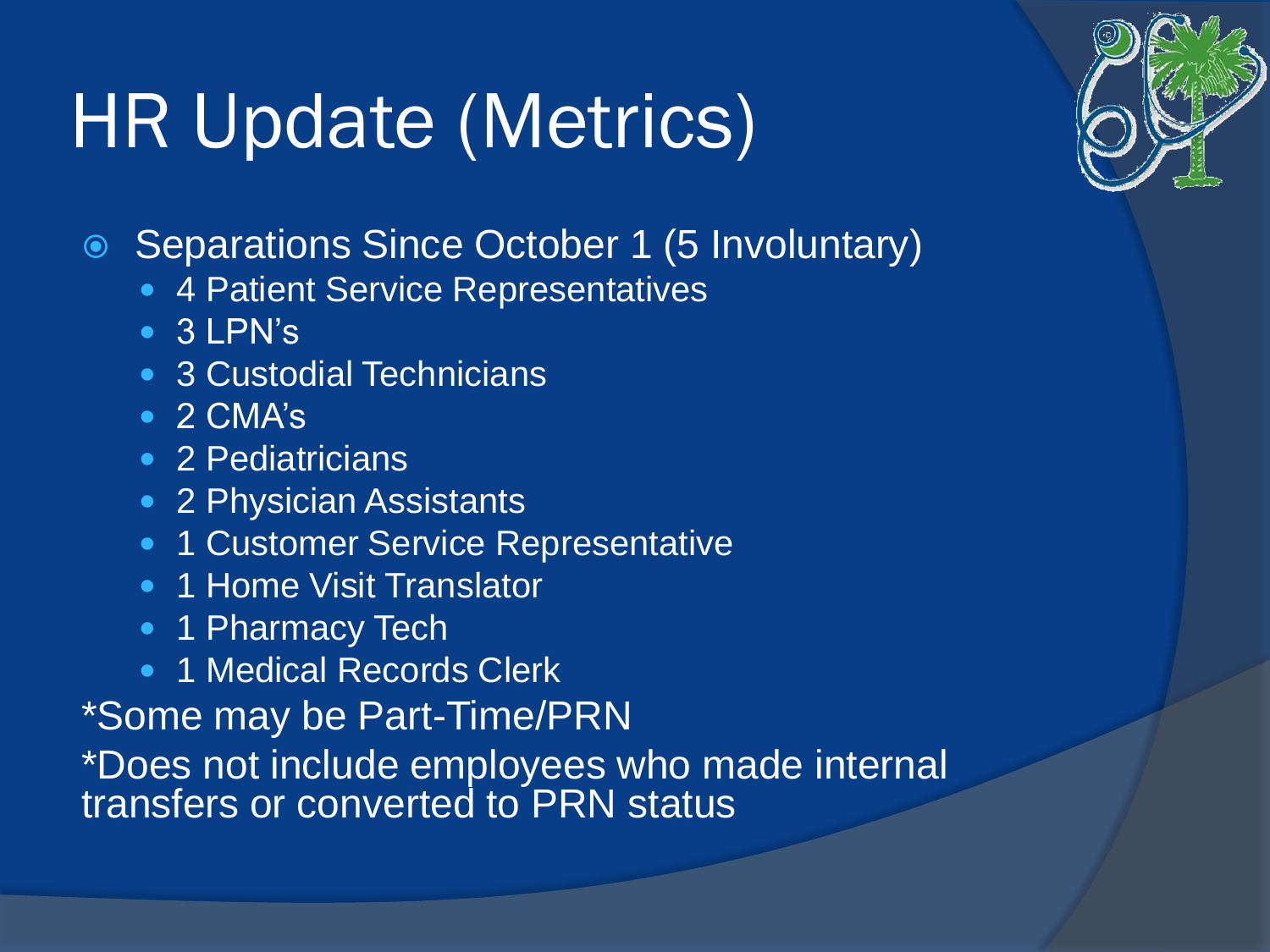### COVID-19 Response

- Signage, social media, newspaper articles, and other internal/external communications
- Families First Coronavirus Response Act (FFCRA) implementation and administration (along with Kim from the Finance Department)
- Participation in COVID-19 testing and vaccine clinics
- Facilitating the (planned) hiring of temporary staff to support COVID-19 vaccination clinics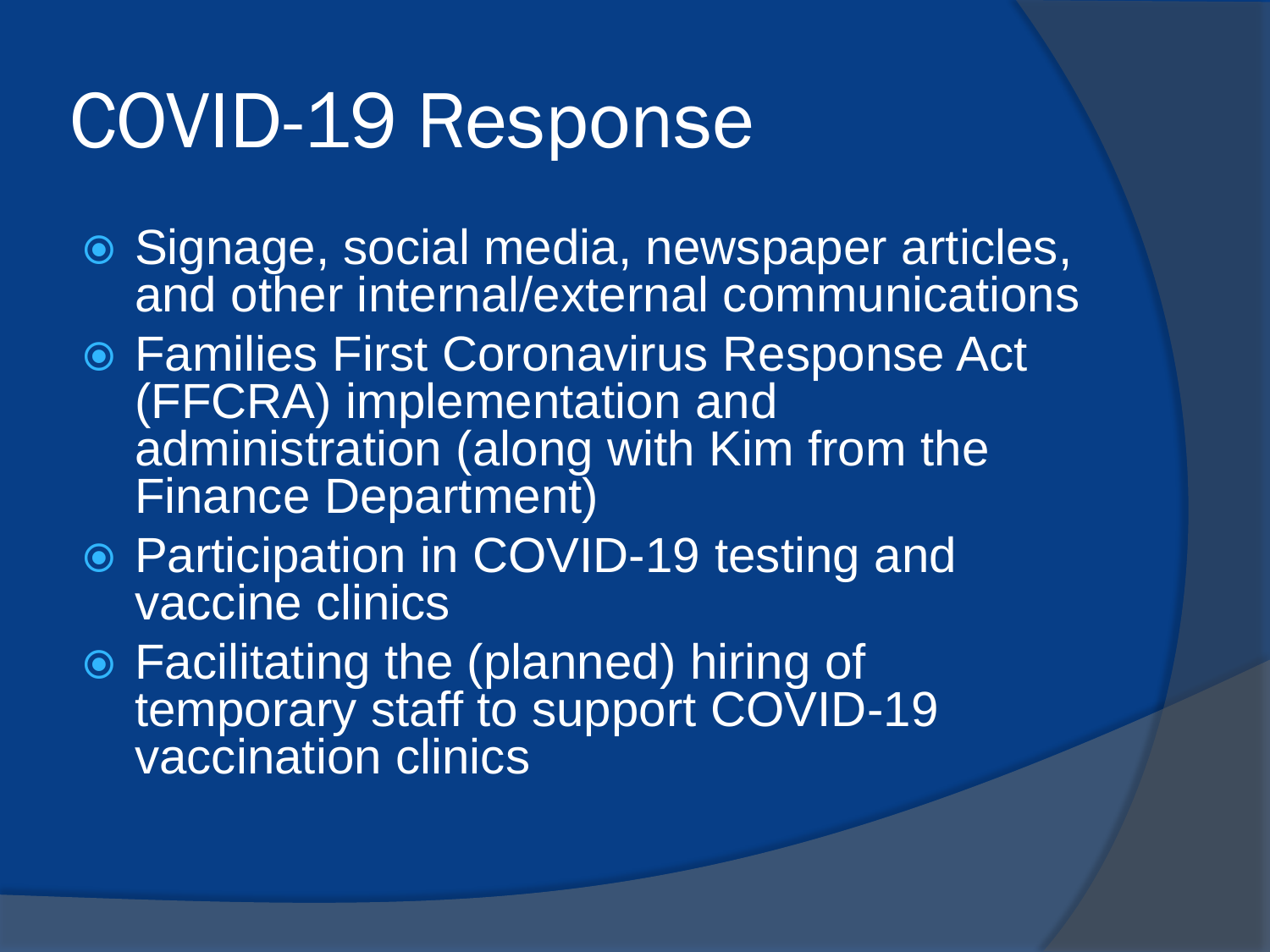## Families First Coronavirus Relief Act Leave

- We have had a total of 274 requests from 161 employees
- 207 requests have been for COVID-19 testing and/or quarantine
- **◎ 67 requests have been for consecutive** or intermittent childcare

\*May not include employees who were tested and continued to work from home, etc.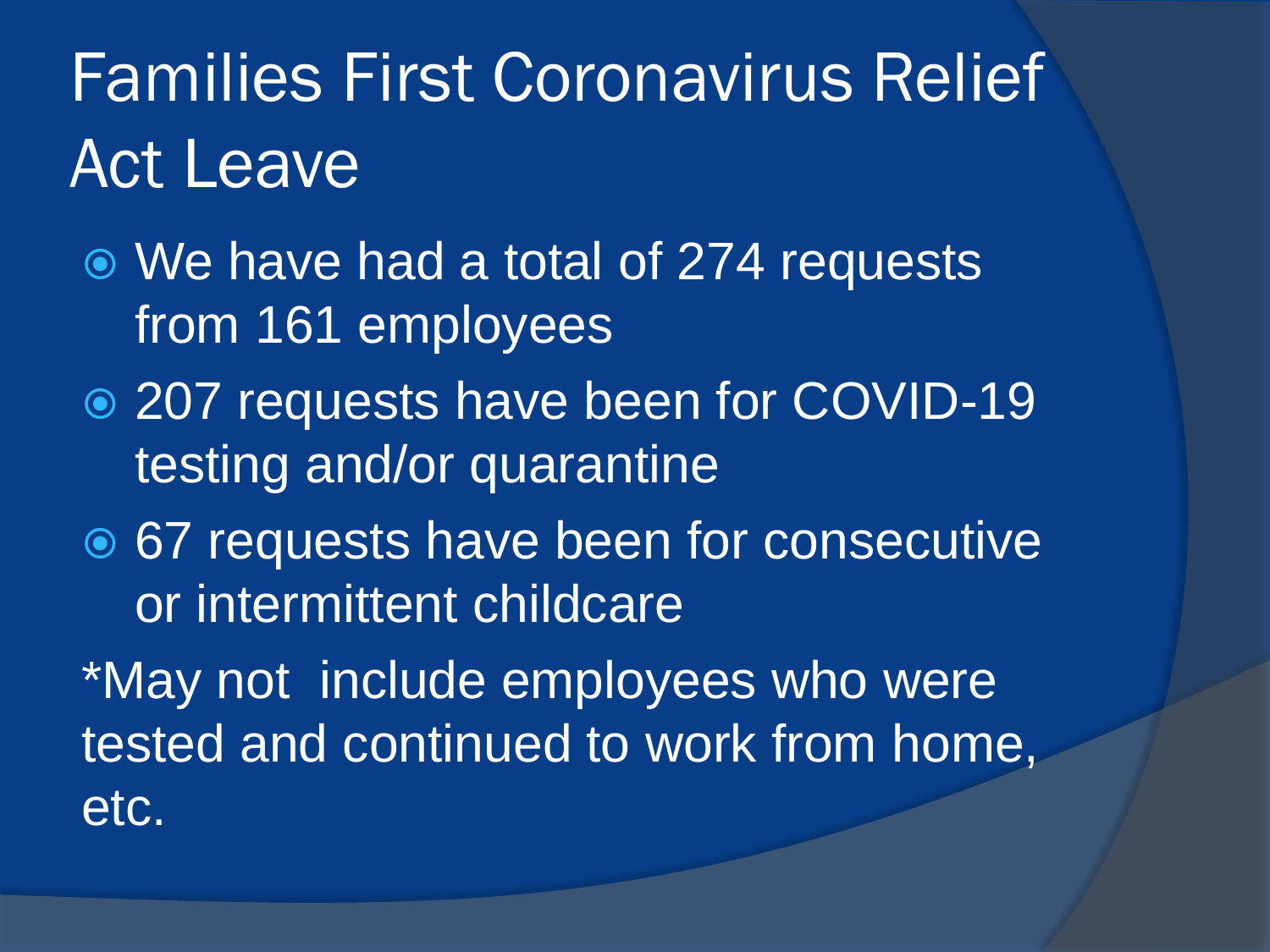#### Marketing and Development

Vaccine promotion and education:

- Signage, radio, flyers/handouts, print media, social media, responding to media inquiries, stickers!!
- Advocacy:
	- All policy papers from NACHC P&I will be posted to the Board Portal
- Staff Development:
	- Working toward 2021 training requirements for staff using HealthStream platform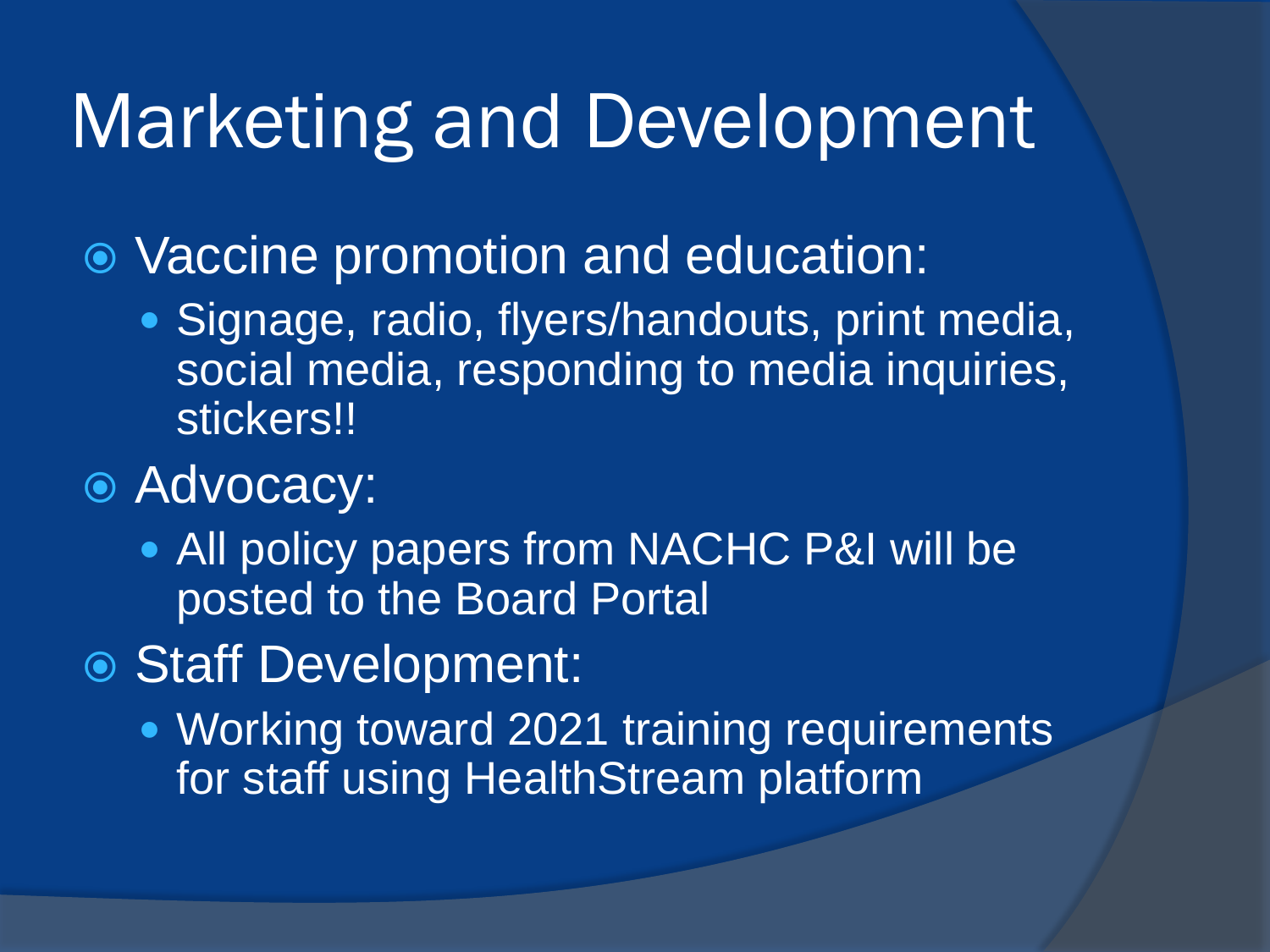#### Marketing and Development

#### ● Patient Experience Surveys

- An ongoing online survey is now available and has been in use since December 2020
	- The link pushes through on the MyChart app after a patient's appointment
- We have had great and consistent participation, allowing us to really keep a finger on the pulse of what our patients are experiencing.
	- 550 surveys completed so far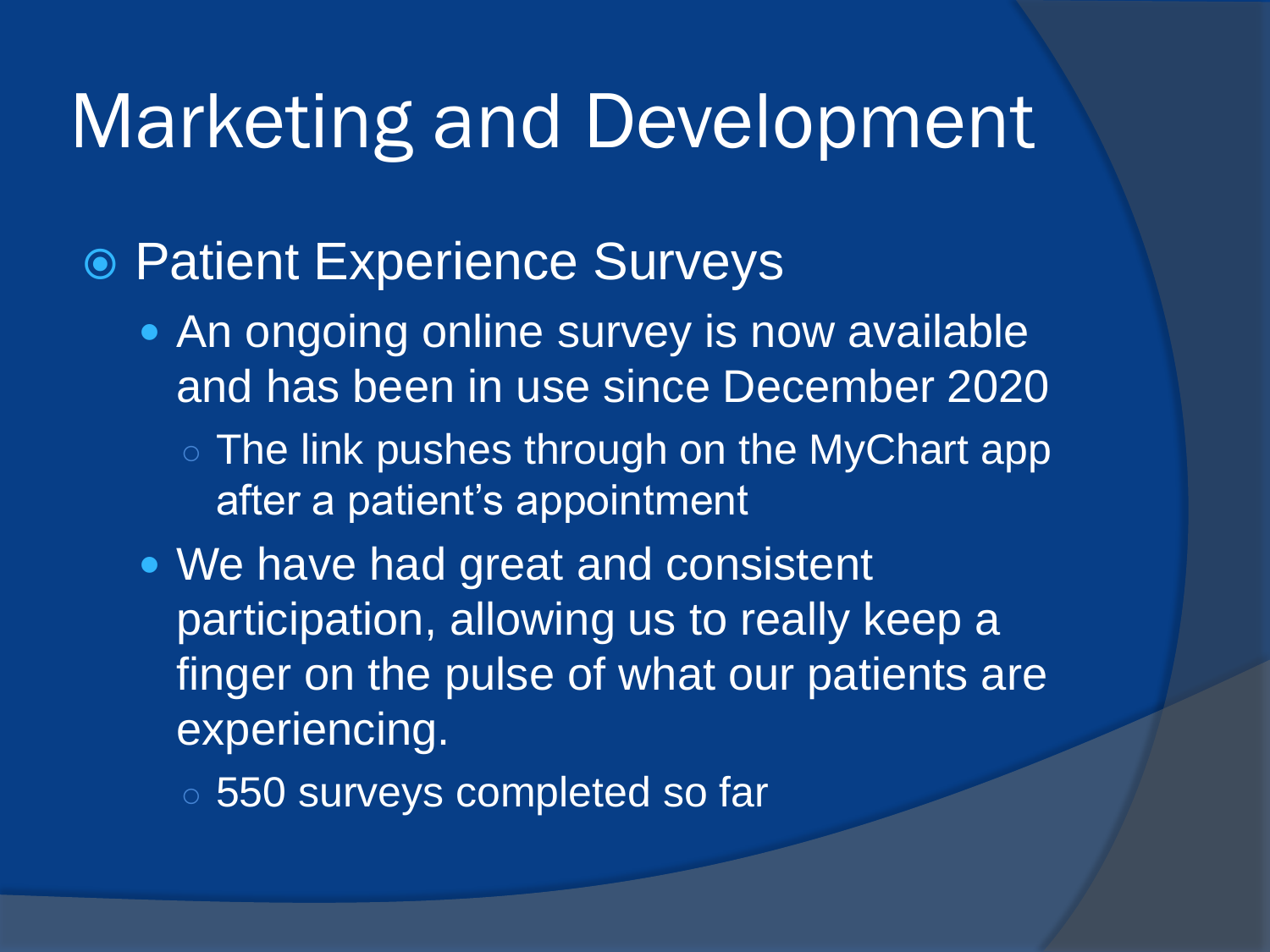### Marketing and Development

#### ● Patient Experience Surveys

- Current organizational stats (1-5 scale with 5 being the best)
	- How would you rate your
		- Overall Visit **4.8%** • Check-in Process 4.8% • Check-out Process 4.9%
		- Experience With Your Provider 4.9%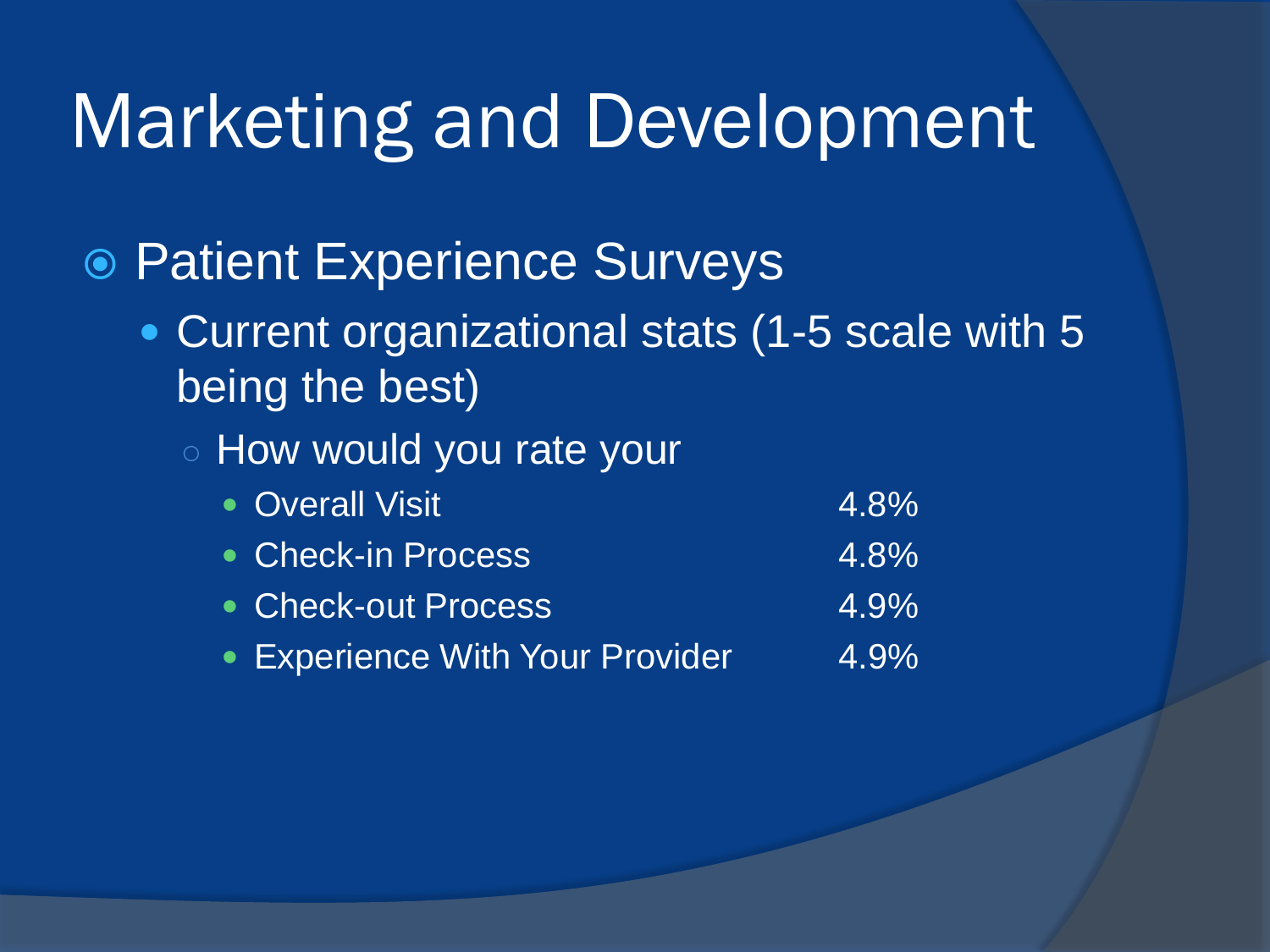### Benevolence Fund Update

#### 2020 Total:

- 22 Patients Assisted
- \$913.18 Spent

#### 2021 YTD:

- 5 Patients Assisted
- \$407.54 Spent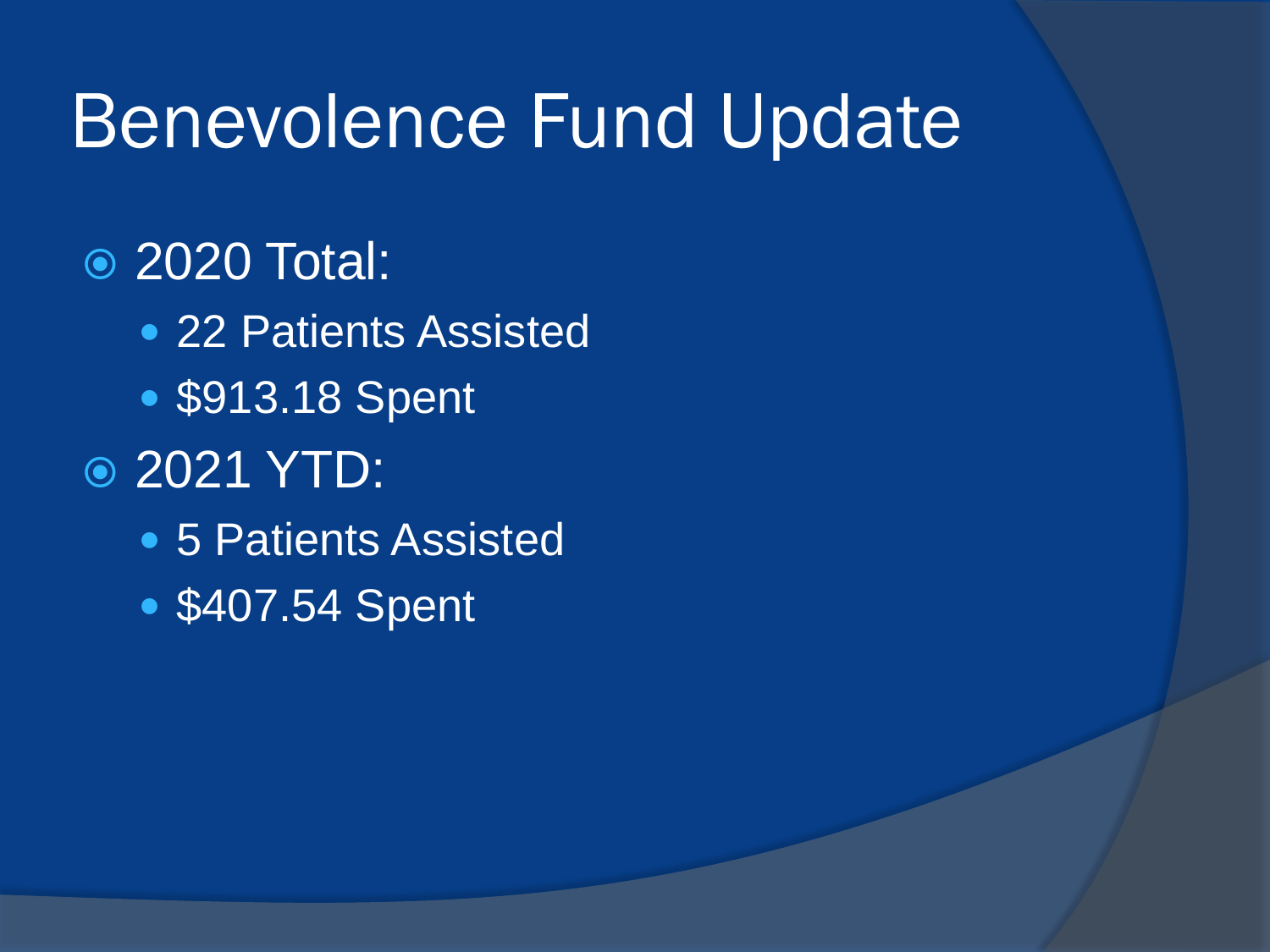## Human Resources and Credentialing/Privileging

- Conducted market research and facilitated pay grade adjustments for Customer Service Representatives
- Completed 2021 Benefits Open Enrollment
- Credentialing/Privileging/Contracts/ Onboarding Preparation for providers: Dr. Bowen, Pediatrician Dr. Groot, Pediatrician
	- Amanda Chapman, APP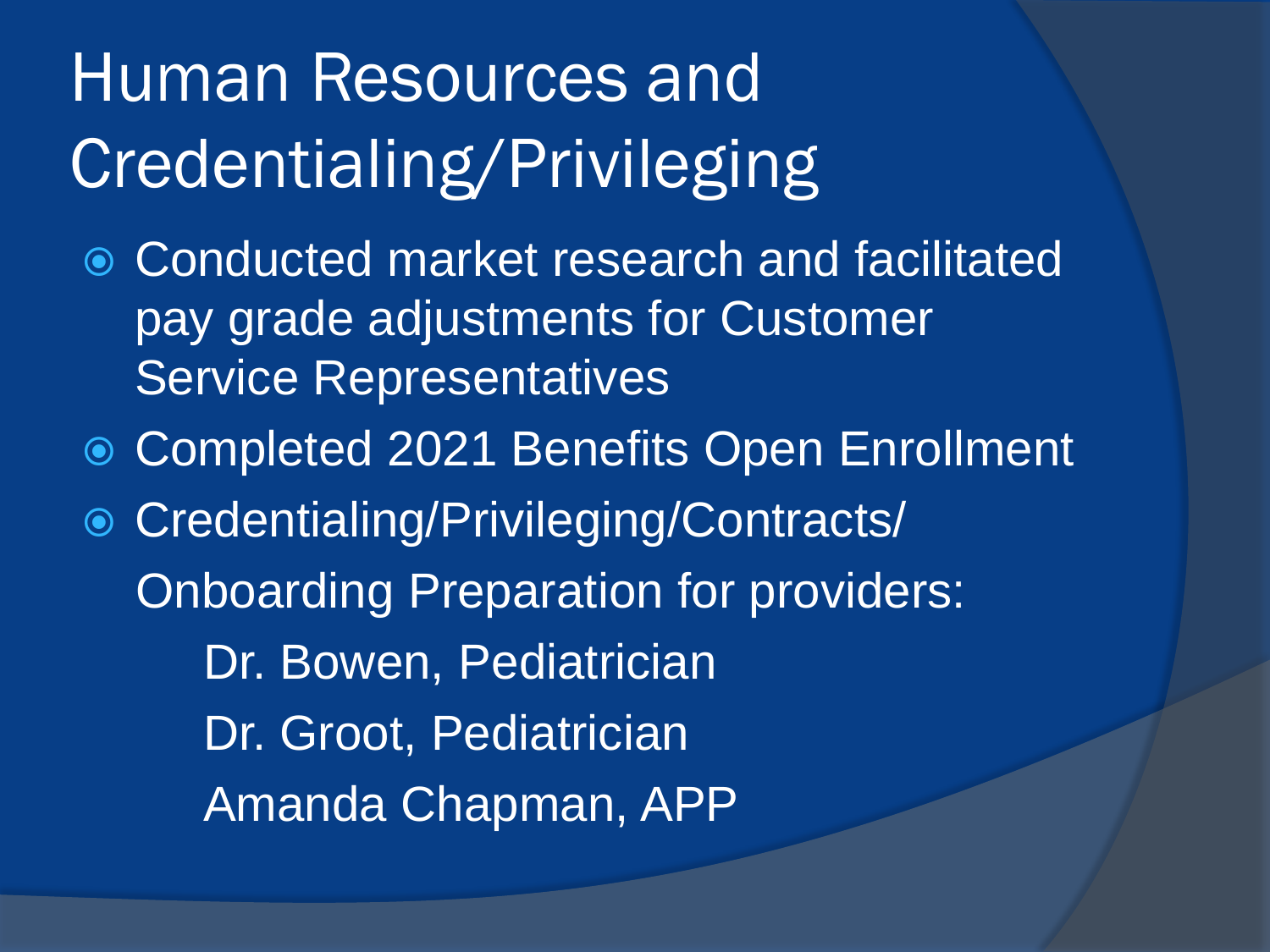## Credentialing and Privileging

- Completion of 2021 APP Practice **Agreements**
- Updating proof of malpractice for provider staff who moonlight
- Updating licensures and certifications
- **Preparing for annual Provider Contracts** Meeting (hopefully in April) to review contracts prior to distribution
- **Preparing FY22 provider Payroll Action** Forms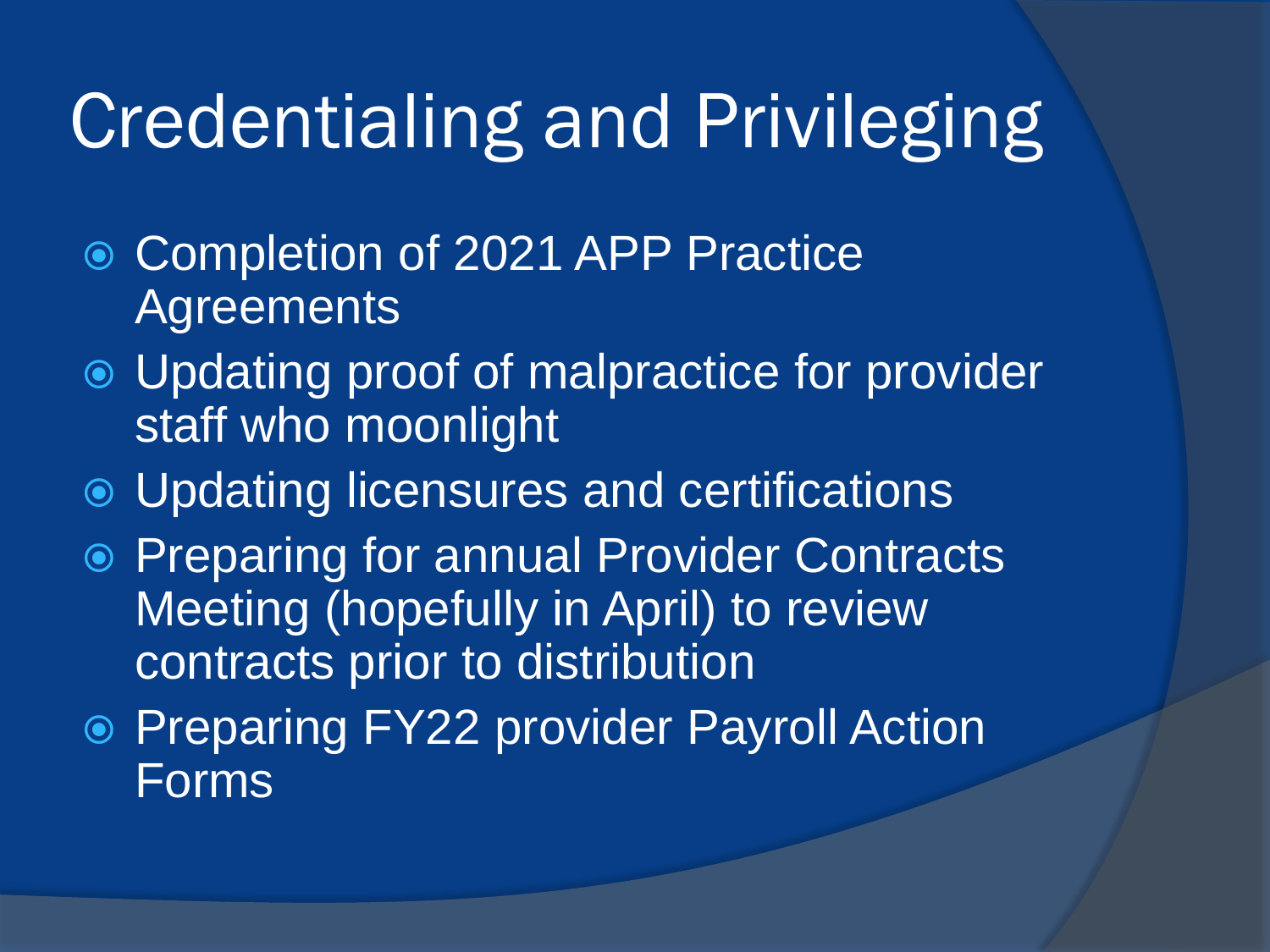#### Miscellaneous

- Ongoing provider recruitment
- Completion of 2021 NACHC Salary and Benefits Survey
- Division role inventory
- Ongoing policy review and revision
- Submission of Budget Period Renewal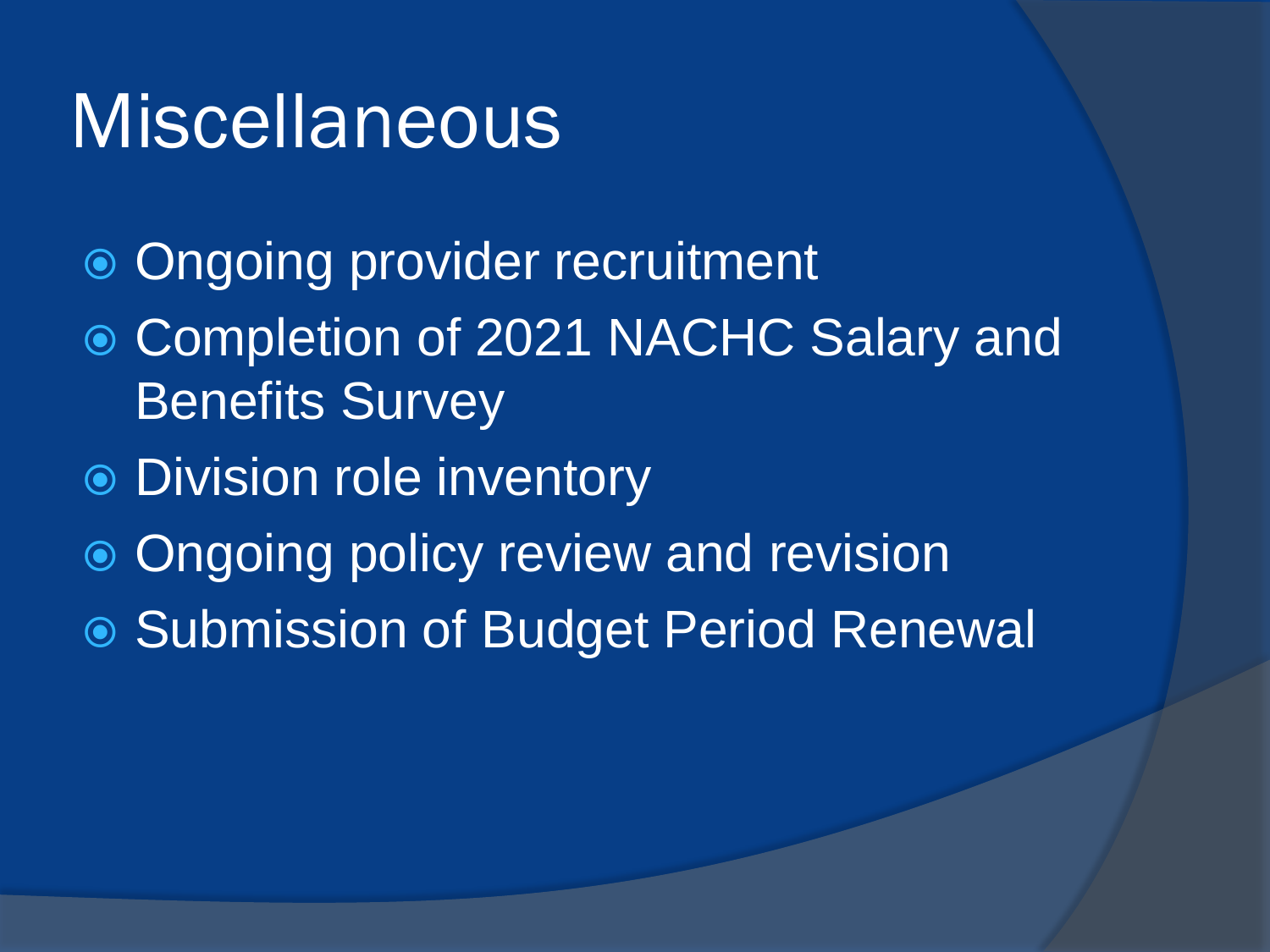### Community Health

- **Open Enrollment for the Health** Insurance Marketplace was 11/1-12/15. Extended to include 2/14-5/15.
- Migrant workers continue coming and going. Working with farms toward facilitation of COVID-19 vaccination.
- Migrant Clinic continues and will be expanding for the season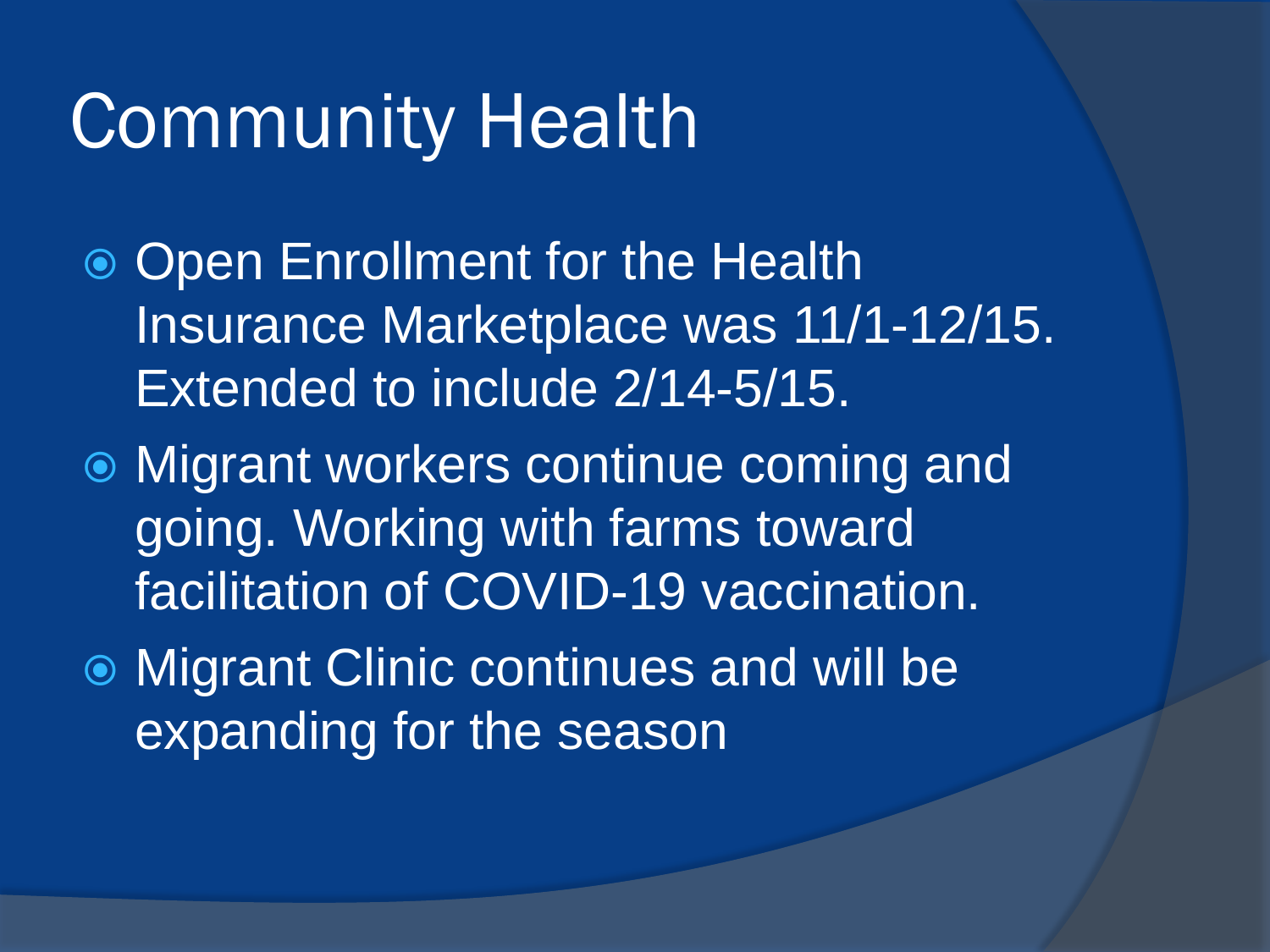### Grants and Special Projects

- **◎ SEPTEP (HIV/AIDS Prevention and** Care)
	- Continuing to work on PrEP access and HIV testing
- Choose Well (Contraceptive Care)
	- Coverage for 2021 has been expanded to include oral contraceptives and a few other options for women who qualify. Collaboration with our pharmacies will allow for increased efficiency.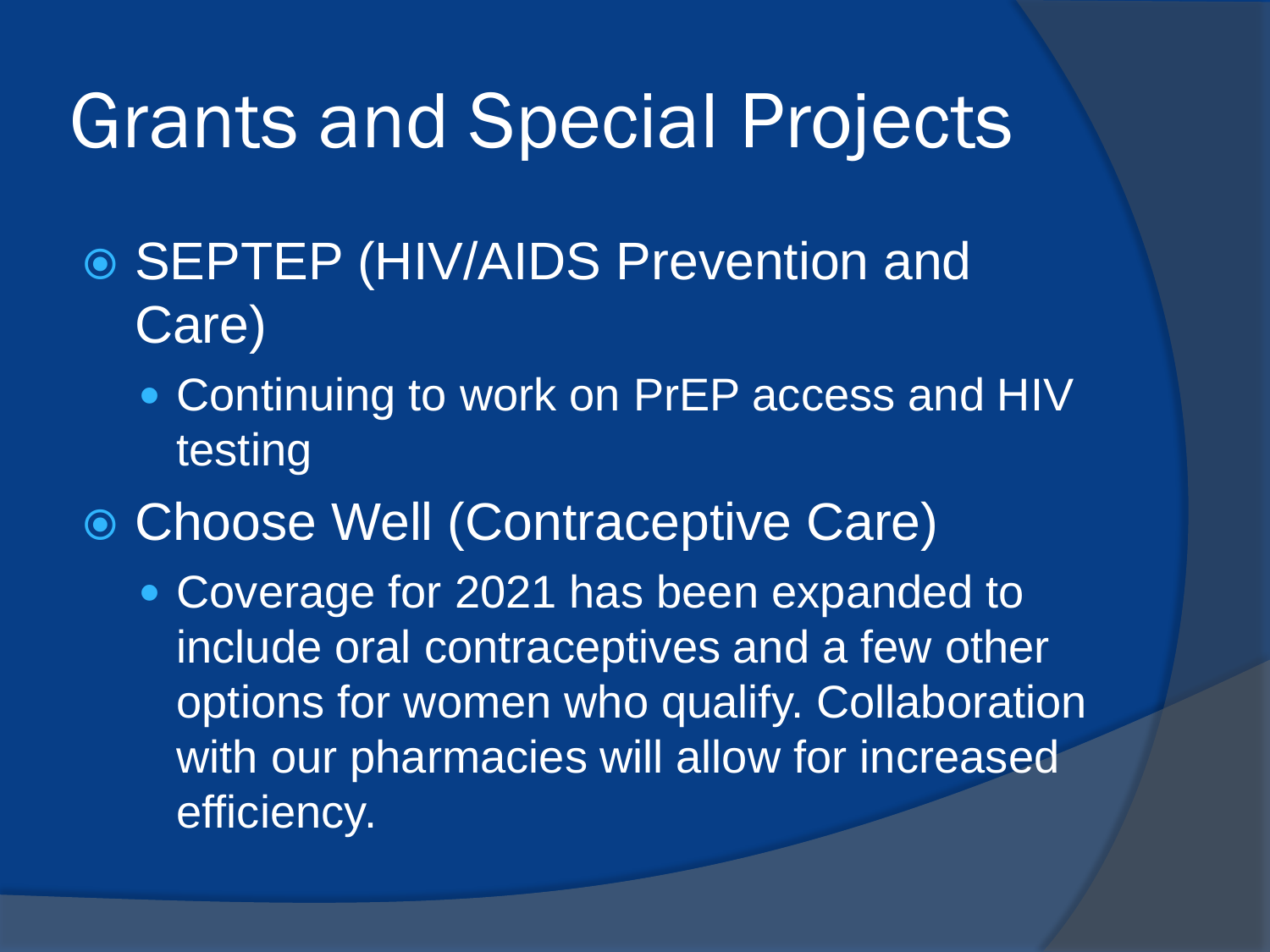## 2020 Incident Reports

| <b>Site</b>             | 2020 Total     |
|-------------------------|----------------|
|                         |                |
| <b>Uptown FP</b>        | 37             |
| <b>CCP NW</b>           | 23             |
| <b>CCPV</b>             | 22             |
| LC4                     | 9              |
| Saluda FP               | $\overline{2}$ |
| <b>TCC</b>              | $\overline{2}$ |
| <b>Bethany</b>          | $\overline{2}$ |
| <b>McCormick FP</b>     | $\overline{2}$ |
| <b>Village FP</b>       | $\overline{2}$ |
| <b>Lakelands FP</b>     | $\overline{2}$ |
| HomeTown                | 1              |
| <b>Admin Svcs</b>       | 1              |
| <b>Calhoun Falls FP</b> | $\overline{0}$ |
| Pendergrass FP          | $\overline{0}$ |
| <b>Ridge Spring FP</b>  | $\overline{0}$ |
| Admin                   | 0              |
|                         |                |
|                         | 105            |